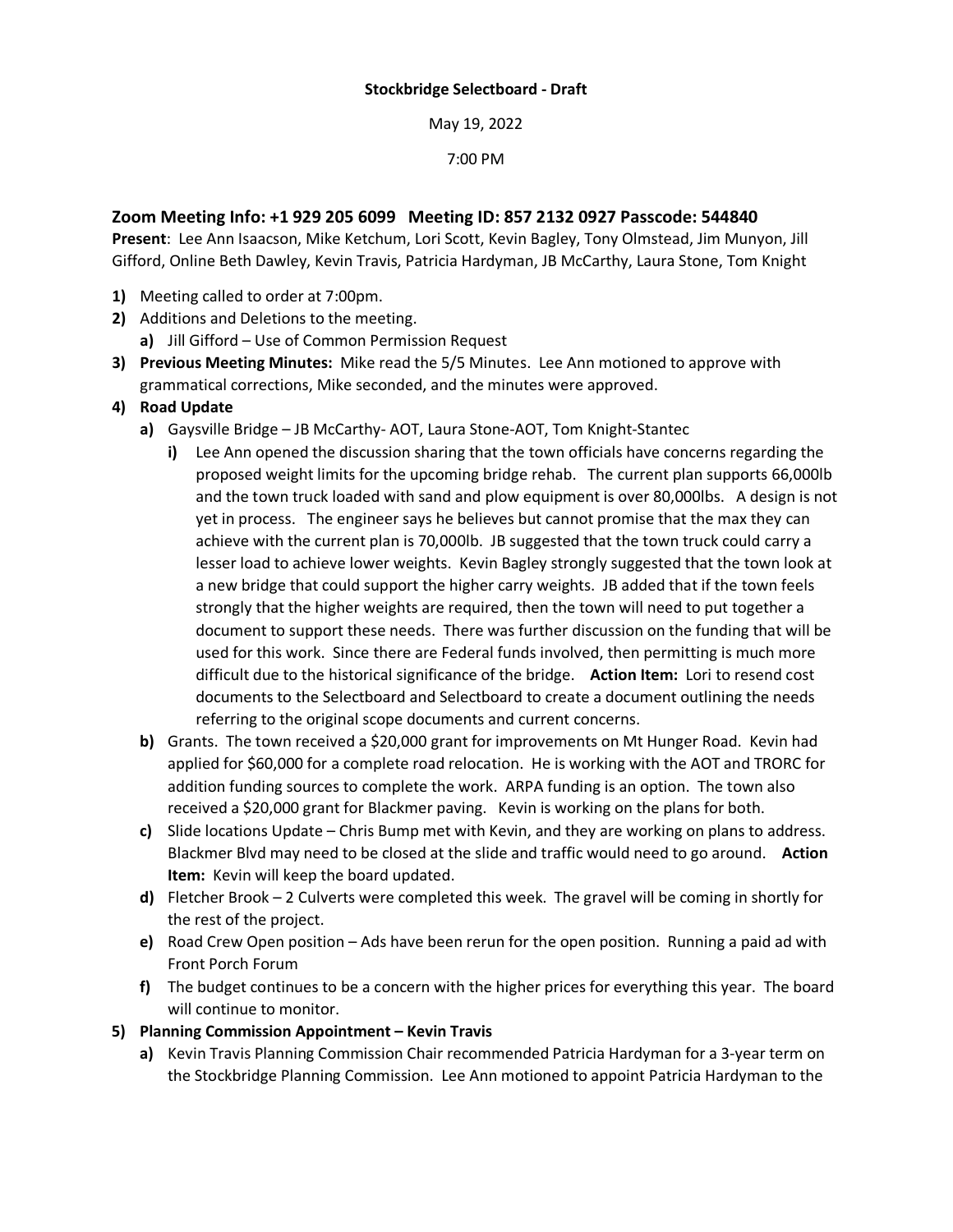Planning Commission and Mike seconded. **Action Item:** Lori to add a Planning Commission update to the 6/2 board meeting

# **6) Stockbridge Common Usage Permission – Jill Gifford**

- **a)** Jill read a document formally requesting use of the Common from Thursday 9/21/2023 thru Monday 9/25/2023. They are also reserving use of the Meeting House. They will add a homeowner's rider to cover liability. The Selectboard approved the use request pending a copy of the rider and any licensing for alcohol etc. Lee Ann reminded Jill to notify any neighbors.
- **7) Act 166 Municipal Public Safety Resources – Zach Cavacas & Jim Munyon** 
	- **a)** Move to next meeting as Zach is absent

# **8) Noise Ordinance**

- **a)** Move to next meeting as Zach is absent
- **9) Fire Chief Role – Jim Munyon**
	- **a)** Currently there is no stipend or job description for the Fire Chief Role. Jim also reported that there is a need for new pagers and radios for the fire department. He is also working to address training needs. **Action Item:** Lori to investigate stipend amounts of other towns and check VLCT for a job description. Lori to provide current budget to Jim and Jim will provide a list of the department needs. Kevin asked to be included in any pager/radio planning.
	- **b)** Fire Truck Jim received a notice of increase on the fire truck purchase. \$3,800. **Action Item:**  Jim will ensure that all correspondence from the vendor is cc'd to the town clerk email address.

# **10) AT&T Cell Tower**

- **a)** AT&T filed their application with the Public Utilities Commission (PUC)on May 6, 2022. Comments to the PUC will be taken until 6/10/2022.
- **11) Liquor License Application:** Vermont Mobile Spirits, LLC submitted a license application at the Wild Fern on RTE 100 for a 1<sup>st</sup> and 3<sup>rd</sup> class license and a Commercial Catering license. The board had no concerns. Mike motioned to approve the request and Lee Ann seconded.
- **12) Road Reclassification:** The board continued to review the 3 roads in question. Ryer Road, Luce Road, and Cobble House Road. Kevin is suggesting a reclassification of Luce Road and Ryer Road from a class 3 to a class 4 and a discontinuance of Cobble House Road. The Board agreed. Since it will be a similar process for the ROW changes needed for Mt Hunger Road, Kevin asked to have it added to this process. **Action Item:** Lori to contact the town attorney to finalize next steps for Legal noticing and moving forward.

## **13) Fixed Asset Review and Capital Planning**

- **a)** The board reviewed the current equipment listing and recommendation for replacement schedule. Kevin also recommended planning for repaving. Mike asked about the need for a new sand shed and garage.
- **b)** The board addressed the need for grant writing services. **Action item:** Add to a future Selectboard Meeting
- **c) Action Item:** Board needs to review when all members are present to plan next steps. Add to the June 2 meeting

## **14) April Financials**

**a)** The board reviewed the financials. Next review is at the 6/16 meeting.

## **15) Project Status/Cost Review**

- **a)** The board reviewed the schedule. 2 grants have been approved and there are still 2 in the approval process. **Action Item:** New grants will be added for review next month.
- **16) ARPA (SLFRF) – Communication and Planning**